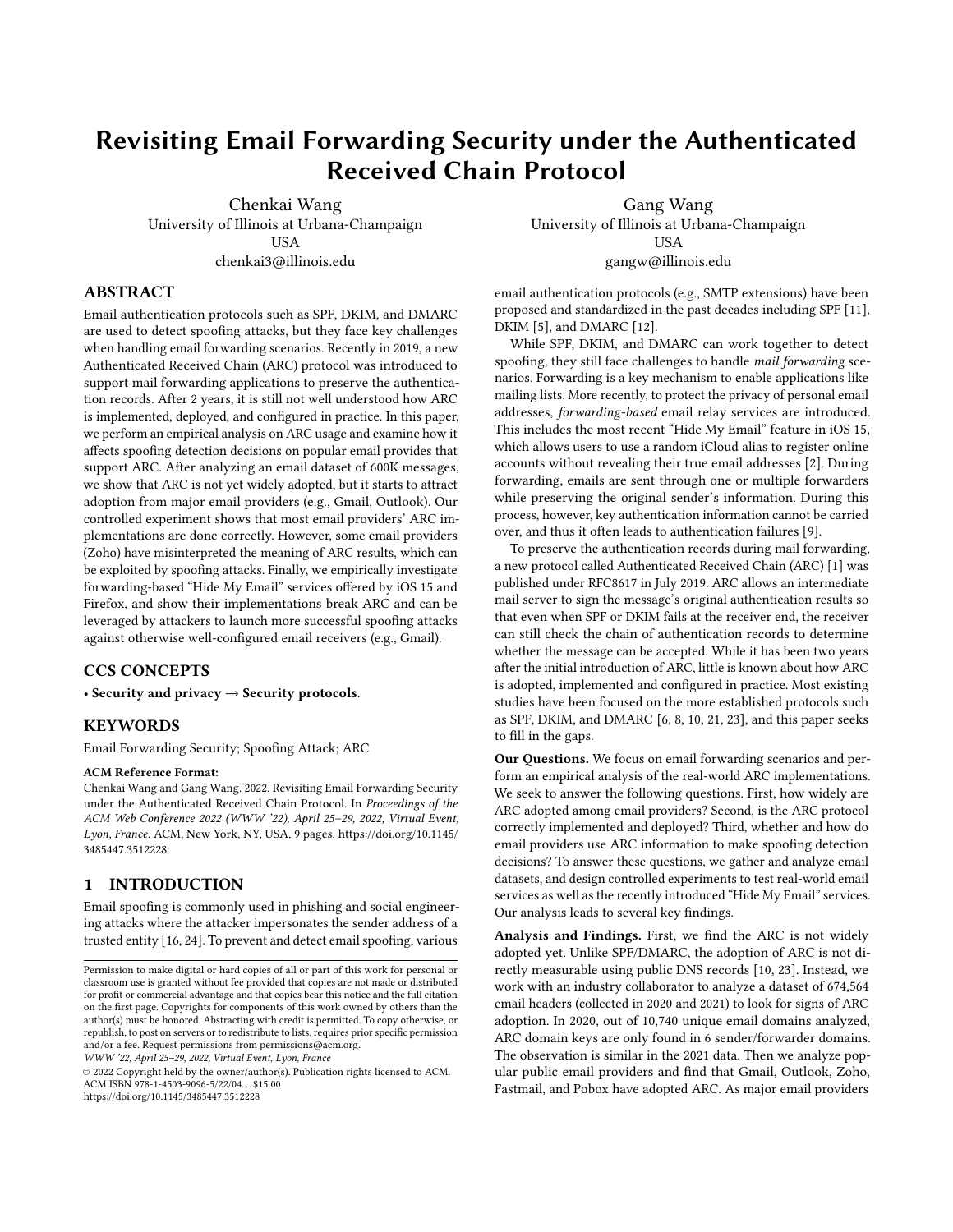such as Gmail start to adopt ARC, we do not rule out the possibility that ARC's adoption rate would increase in the future.

Second, we find that ARC results have different impacts on different email providers for spoofing detection. Specifically, we design and run a series of controlled experiments by sending spoofing emails to our own accounts within Gmail, Outlook, Fastmail, and Zoho. We emulate the scenario where an attacker aims to spoof a target domain that is protected by DMARC. By forging an ARC chain (with authentication results set to "pass"), we examine how email providers would make decisions. We find that Gmail responded correctly under all conditions; Fastmail and Outlook do not always follow the DMARC policy but they are also not influenced by ARC. On Zoho, however, we observe that a seemingly valid ARC chain (from an untrusted party) can help spoofing emails to get into their inbox and remove warnings.

Third, during our experiment, we do not find major implementation errors in the ARC protocol in Gmail. However, we find that Outlook, Zoho and Fastmail do not seal the DKIM signature in ARC sets when sending/forwarding emails (against RFC8617 recommendations [\[1\]](#page-8-8)). After analyzing a few other open-sourced ARC implementations, we find several issues in the existing OpenARC codebase and the ARC module of Mailman3 (a mailing list manager).

Finally, we analyze email relay services including iCloud "Hide My Email" and Firefox Relay, and find that they implement the forwarding in a way that would break the ARC chain. Their current designs do not perform careful authentication and also take away the ability of checking authenticity of the original senders from the end receivers. Through controlled experiments, we show that attackers can leverage their relay services to conduct spoofing attacks against Gmail, successfully sending spoofing emails into Gmail's inbox (that would be otherwise rejected).

Contributions. In summary, we have three key contributions:

- First, we analyze a large email dataset and popular email providers to understand ARC adoption in practice.
- Second, we run controlled experiments to examine how email providers use ARC results to make spoofing detection decisions. The results reveal potentially incorrect interpretations of ARC results from email providers.
- Third, we analyze "Hide My Email" services to understand how their email forwarding are implemented. We show the current implementations can be used to assist spoofing attacks.

As ARC is going through the trial phase in practice, the main contribution of our work is to empirically examine the gaps between the protocol specification and real-world executions, and point out common mistakes when using ARC results to make decisions.

# 2 BACKGROUND AND MOTIVATION

#### 2.1 Email Spoofing Attack

Simple Mail Transfer Protocol (SMTP) [\[18\]](#page-8-14) is the standard protocol for email delivery over the internet. Introduced in 1982, SMTP does not include any built-in security features. As a result, adversaries can spoof an arbitrary sender address to send emails on their behalf. Suppose the impersonation target is "info@bank.com", there are two ways to implement spoofing. First, the adversary can modify the "MAIL FROM" field in the SMTP protocol and use "info@bank.com" as

the sender address. This address, by default, will also be inserted as the "Return-Path" and "From" in the email header. "Return-Path" determines the destination address of the reply message, and the "From" address will be eventually displayed on the user interface (UI) of the receiver's email client. Second, alternatively, the adversary can directly modify the "From" field in the email header [\[20\]](#page-8-15).

#### <span id="page-1-1"></span>2.2 Security Extensions against Spoofing

In the past decades, security extensions have been introduced to defend against email spoofing attacks:

SPF. Sender Policy Framework (SPF) [\[11\]](#page-8-3) uses IP addresses to authenticate email senders. Using the same example above, to prevent spoofing, administrators of "bank.com" can publish a DNS record to declare which IP addresses are valid to send emails on their behalf. When the receiving server receives an email whose "MAIL FROM" address is claimed to be "bank.com", the server can query bank.com's DNS record to check if the declared IP address matches.

DKIM. DomainKeys Identified Mail (DKIM) [\[5\]](#page-8-4) is a public-keybased protocol. The composer of the email will sign the (selected) header fields and the message body with its domain key (e.g., a private key associated with "bank.com"). The generated signature will be attached to the email header. When a receiving server receives this email, the server can query the DNS to obtain the public key of "bank.com" to verify the signatures. Compared with SPF (which only focuses on the authenticity of the sender), DKIM additionally provides an integrity check on the email message.

DMARC. Domain-based Message Authentication (DMARC) [\[12\]](#page-8-5) is designed to work together with SPF and/or DKIM to holistically verify the sender authenticity, handle authentication failures, and report results back to senders. One of the key contributions of DMARC is that it fixes a spoofing vulnerability of SPF and DKIM. More specifically, SPF only inspects "MAIL FROM" (for email delivery) but does not consider the "From" field in the header (the address that will be displayed to users on the UI). As a result, the attacker may use an "attacker.com" (under its control) as the "MAIL FROM" to pass SPF, while setting the "From" field as "info@bank.com" to fool users [\[9\]](#page-8-7). Similarly, to bypass DKIM, the attacker can use its own domain key associated with "attacker.com" to sign the message while setting the "From" field as "info@bank.com" [\[9\]](#page-8-7). DMARC fundamentally solves this problem by requiring all domain identifiers to be aligned, including the domain name of the DKIM key, "MAIL FROM", and the "From" in the header.

Recent measurement shows the adoption rates of SPF, DKIM, and DMARC protocols have been increasing, but there are still a large number of domain names that have not adopted (or only partially adopted) them [\[6,](#page-8-9) [8,](#page-8-10) [10,](#page-8-11) [15,](#page-8-16) [23\]](#page-8-13).

#### <span id="page-1-0"></span>2.3 Email Forwarding and ARC

Unfortunately, existing security extensions are not working well with email forwarding [\[9\]](#page-8-7). Email forwarding is a key mechanism to enable mailing list functions, and it is also used by individuals who need to automatically forward emails from one email provider to another (for convenience or privacy). Figure [1](#page-2-0) illustrates an email forwarding process. Suppose f.com is a mailing list, when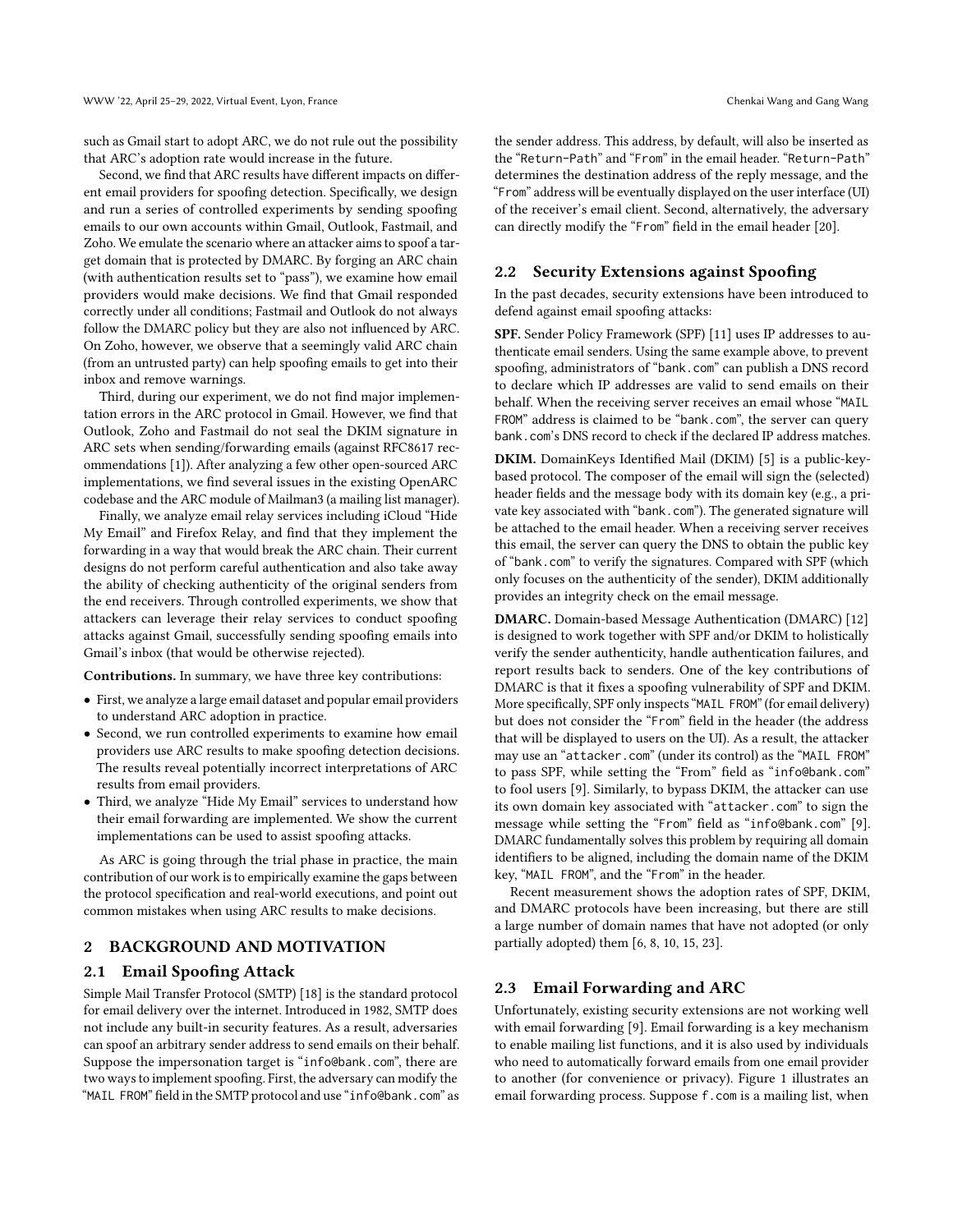Revisiting Email Forwarding Security under the Authenticated Received Chain Protocol WWW '22, April 25–29, 2022, Virtual Event, Lyon, France

<span id="page-2-0"></span>

Figure 1: The email forwarding process.

alex@s.com sends an email to the mailing list, f.com will automatically forward the message to all its subscribers (bob@r.com is one of the subscribers). While the receiver Bob still sees "alex@s.com" is displayed as the sender, it is more difficult to verify the sender authenticity.

First, SPF is broken by mail forwarding. From the receiver r.com's perspective, the immediate sending server is f.com whose IP address will not match with the original sender s.com's SPF record. Forcefully modifying the "Return-Path" to be "f.com" can pass SPF but will cause DMARC failure due to identifier misalignment.

Second, DKIM has a chance to be broken too as mailing lists often need to modify the original message. A common modification is to add a footer to include the name of the mailing list and/or a link for unsubscription. Some mailing lists also help to convert all hidden hyperlinks into displayed links in the email body. Due to the modification, the original DKIM signature becomes invalid and thus DMARC will fail.

Authenticated Received Chain (ARC) Overview. ARC protocol (RFC8617) [\[1\]](#page-8-8) was recently published in 2019. ARC allows an intermediate mail server (a mailing list or a forwarding service) to sign the message's original authentication records. In this way, the receiving server can validate the message even when the email's SPF or DKIM fails due to the intermediate server's processing. ARC creates a chain of authentication records when an email message is forwarded by multiple intermediate servers, as shown in Figure [2.](#page-2-1) During each forwarding hop, an "ARC Set" is added to the chain. This is done by (1) validating the records in the previous ARC Sets (validation process), and (2) signing any new changes introduced to the email before sealing the entire chain (sealing process).

ARC Set is the building block of the chain. Each ARC Set has an instance number (i.e., sequence number) which increases by 1 after each ARC-participating hop. It also contains three header fields:

- ARC-Authentication-Results (AAR) header holds the authentication results (SPF, DKIM, DMARC) produced by the current server at the message arrival time. This allows the final receiver to trace the authentication results at each hop, especially the first hop that involves the original sender.
- ARC-Message-Signature (AMS) header contains the signature of selected email headers (excluding ARC headers) and the message body signed by the current server.
- ARC-Seal (AS) header contains a signature for all "ARC-" header fields as a whole (to preserve the integrity of the ARC Chain). It also contains the current "chain validation status" ("cv").

In the following, we use Figure [2](#page-2-1) to explain how the  $i_{th}$  hop server performs the validation process and the sealing process.

ARC Validation Process. When the  $i_{th}$  hop server receives an incoming message, it needs to validate the ARC Sets from previous hops. It first collects all of the previous ARC Sets on the chain, and checks their ARC-Seal (AS) headers. If any of the previous AS headers has the chain validation status (cv) marked as "fail", it means the chain has already failed, and thus there is no point

<span id="page-2-1"></span>

| AMS $(1)$<br>AMS $(i-1)$<br><br>AS <sub>(1)</sub><br>$AS$ (i-1) | 1st ARC Set | $(i-1)$ th ARC Set | ith ARC Set                                                                                                                                                                                                                                                                                 |
|-----------------------------------------------------------------|-------------|--------------------|---------------------------------------------------------------------------------------------------------------------------------------------------------------------------------------------------------------------------------------------------------------------------------------------|
|                                                                 | AAR(1)      | $AAR$ (i-1)        | $\left\{\begin{array}{l}\n\text{AAR } \omega = \{\text{SPF, DKIM, DMARC } \text{auth. result (in hop)}\} \\ \text{AMS } \omega = \{\text{Signature of current msg body and headers}\} \\ \text{AS } \omega := \{\text{Signature of ARC chain, chain validity status}\}\n\end{array}\right.$ |

#### Figure 2: ARC chain structure. Each ARC set contains an ARC-Authentication-Results (AAR), an ARC-Message-Signature (AMS), and an ARC-Seal (AS).

to continue the process. Also, if there is any missing ARC Set on the chain (based on instance numbers), the validation process will return a "fail" status immediately. Finally, the server will check the ARC-Message-Signature (AMS) from the most recent  $(i - 1)<sub>th</sub>$  hop to verify the integrity of the non-ARC headers and the email body. If all of the above integrity checks are successful, the current chain validation status is set to "cv=pass" ("fail" otherwise).

Sealing Process. If this server (e.g., a mailing list) needs to modify the email message (e.g., adding a footer), the modification must be done before the sealing process. To perform sealing, the server first prepares the ARC-Authentication-Results (AAR) header by storing the current  $i_{th}$  hop's authentication results for SPF, DKIM, and DMARC to its AAR header. Second, the server prepares the ARC-Message-Signature (AMS) header by signing the email body and other non-ARC headers. Third, the server prepares the ARC-Seal (AS) header by collecting every ARC-\* header in the current email (including the new AAR and AMS generated above), sorting them in an ordered list, and signing its hash with this  $i_{th}$  hop server's private key. Also, this ARC-Seal (AS) header includes the current chain validation status (cv) produced by the validation process above.

Checking ARC at the Receiver End. From the final receiver's point of view, if SPF, DKIM, or DMARC fails at the last hop (e.g, due to message modification during forwarding), the receiver can then check the ARC Sets. It can use the ARC chain to trace back to the SPF/DKIM/DMARC authentication results at the first hop when authenticating the original sender. Also, email modifications can be analyzed along the chain using the AMS headers. As pointed out by the protocol specification and other analysis articles [\[1,](#page-8-8) [13\]](#page-8-17), ARC has an important assumption, that is, the forwarders are trusted (i.e., they follow the ARC protocol). In this paper, we will examine how the ARC protocol is interpreted and implemented in practice.

# 3 PROGRESS OF ADOPTION

We start by exploring the real-world adoption of ARC among email providers. Determining whether a given mail domain has adopted ARC is challenging using existing measurement methods. Prior works have examined the adoption rates of SPF and DMARC by scanning their records in the public DNS [\[8,](#page-8-10) [10,](#page-8-11) [15,](#page-8-16) [23\]](#page-8-13). In comparison, DKIM's adoption rate is more difficult to measure because querying a domain's DKIM key requires knowing the "selector" information (which is not public knowledge). A recent work overcomes this challenge by guessing common selectors used for DKIM keys [\[23\]](#page-8-13). ARC also hosts its domain key using DNS with a similar mechanism like DKIM (ARC may even use the same DKIM key). This creates a problem: even if we find out a given domain hosts a domain key on DNS, it does not mean the domain has adopted ARC (i.e., it could be a DKIM key). As such, to examine whether a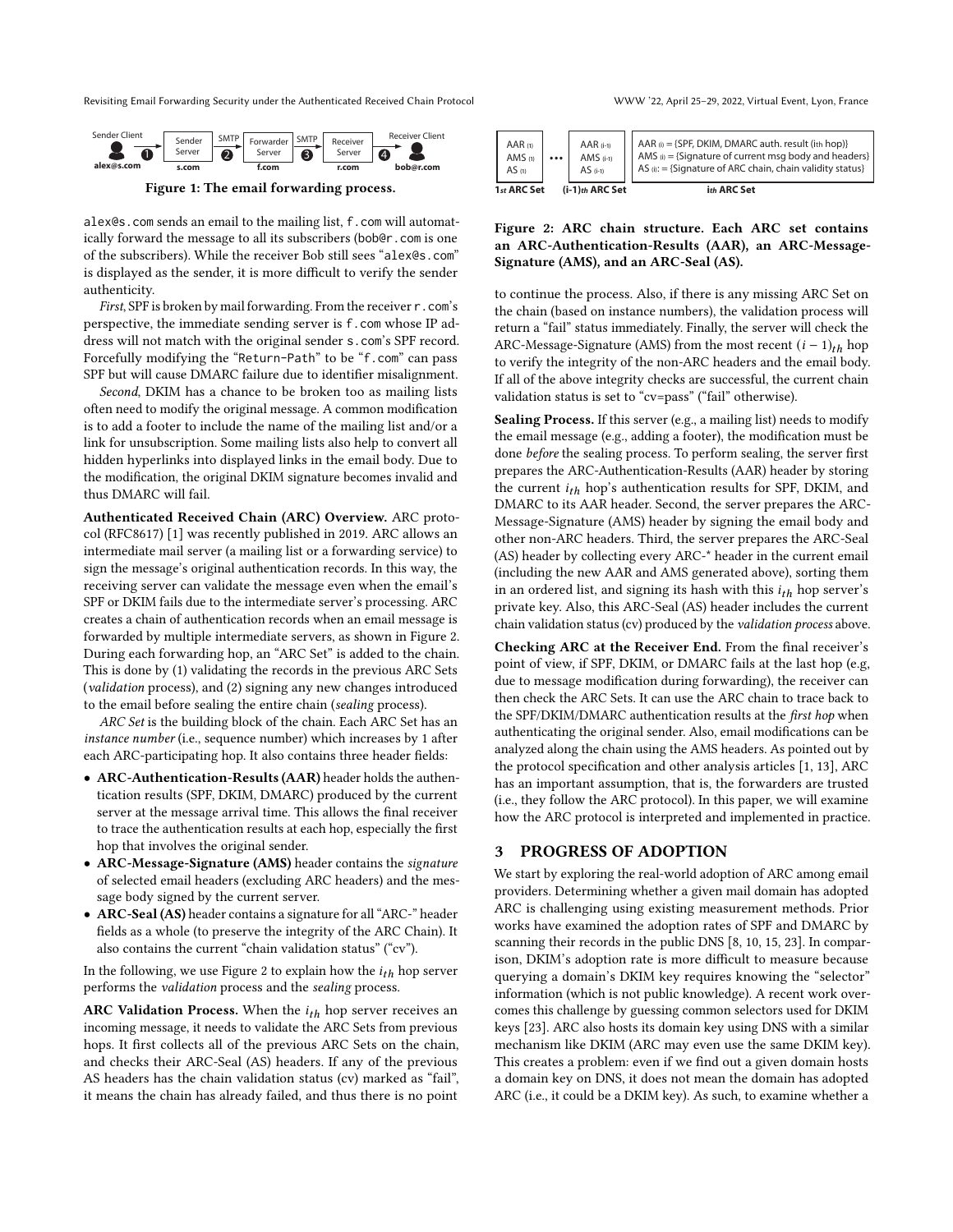WWW '22, April 25-29, 2022, Virtual Event, Lyon, France Chenkai Wang and Gang Wang Chenkai Wang and Gang Wang Chenkai Wang A

<span id="page-3-0"></span>

| Count  | Domain Key                                | <b>Key Length</b> |
|--------|-------------------------------------------|-------------------|
| 94,580 | arcselector9901. domainkey.microsoft.com  | 2048 bit          |
| 38     | arc-20160816. domainkey.google.com        | 1024 bit          |
| 7      | arc-20200618. domainkey.improvmx.com      | $1024$ bit        |
| 4      | arc-201807. domainkey.one.com             | 1024 bit          |
| 2      | zohoarc. domainkey.zohomail360.com        | 1024 bit          |
|        | zohoarc. domainkey.zohomail.eu            | 1024 bit          |
|        | key201809._domainkey.1-hostingservice.com | 1024 bit          |

Table 1: ARC keys found in 407,357 email messages in the 2020 dataset. The keys are ranked by the number of associated messages.

given domain has adopted ARC, we need to collect email messages sent/forwarded by this domain and analyze the header information. We perform such analyses with (1) an email dataset obtained from an industry partner (with IRB approval); and (2) public email services where we can register accounts to send/receive emails.

# <span id="page-3-1"></span>3.1 Analyzing an Email Dataset

We analyze an dataset (674,564 email headers) working with our collaborator at mailsac.com (a disposable email service). The dataset contains two parts collected from 2020 and 2021, respectively.

Dataset 2020. This dataset contains the header information for 407,357 incoming email messages sent/forwarded to mailsac.com in November 2020. Among the 407,357 email headers, we observe 10,740 unique sender domain names (that send/forward emails to mailsac.com). Among them, 360,542 (88.5%) emails contain DKIM keys and only 94,633 (23.2%) emails contain ARC keys. After removing duplicated keys, we find a total 6,189 unique DKIM keys, and only 7 unique keys for ARC. This suggests that ARC adoption rate is far lower than that of DKIM.

Table [1](#page-3-0) shows the 7 ARC keys we find, used by 6 different service providers, including Microsoft Outlook, Google Gmail, Zoho, one.com (a web hosting service), improvmx.com (an email alias service), and e-goi.com (a marketing service). The vast majority of ARC-enabled messages are either sent from or forwarded through Microsoft (Outlook).

Dataset 2021. We use a more recent dataset collected in November 2021 to double check the results. This set contains 267,207 message headers, from which we find 11,277 unique sender domain names. Among them, 88.7% of the messages contain DKIM keys, and 13.4% of the messages contain ARC keys. While our dataset is not necessarily representative (e.g., it is collected from a single email service), the results can at least indicate that ARC is not widely adopted.

# 3.2 Analyzing Email Providers

To complement the above analysis, we further examined the ARC adoption in popular email providers. We considered 13 email providers that allow us to create accounts for running experiments (see Table [4](#page-8-18) in the Appendix). Most of them are free/public services (e.g., Gmail, Yahoo Mail) and two are paid services (i.e., Fastmail, Pobox). Given an email provider, we first register an account with it. Then we try to send and receive ARC-enabled messages using this account. We also try to set up email forwarding within the email provider. Finally, we check whether they perform ARC sealing and validation based on the header information of the received messages.

We find that most of the email services do not have any support for ARC (see Table [4\)](#page-8-18). For free services, only Outlook, Gmail, and Zoho support both ARC validation and sealing during forwarding. Note that Gmail does not support ARC sealing when sending out emails. Fastmail is a commercial email service and has full ARC support. While Pobox supports ARC, it is a forwarding-only service for users to create email aliases and does not provide email inbox services. Overall, the result is consistent with Section [3.1](#page-3-1) that ARC is not yet widely supported yet.

# 3.3 Open-source ARC Implementations

We suspect that the quality of readily available open-source ARC implementations may have affected the adoption of ARC. As such, we analyzed existing open-source ARC implementations that act as plugins (or "milters") in mail transfer agents (MTA) suits and those integrated in popular Mailing List Managers. We find that certain projects (e.g., OpenARC and Mailman3) have implementation errors or design choices against the RFC recommendations. Due to the space limit, we report the more detailed results in Appendix [A.](#page-8-19)

# 3.4 Result Summary

Our investigation of an email dataset and popular email providers shows that most email providers have not adopted ARC (except for Gmail, Outlook, Zoho, and Fastmail). We also find implementation errors in certain open-source ARC implementations.

# <span id="page-3-3"></span>4 ARC IMPACT ON SPOOFING

Given ARC has been adopted by popular email services (e.g., Gmail, Outlook, Fastmail, and Zoho), we run experiments to understand how ARC is used, and how ARC results affect their decisions on spoofing emails. In these experiments, the adversary pretends to be a forwarding server to interact with these email providers (who act as receivers). By fabricating the ARC sets (i.e., the authentication records), the adversary tries to convince the email providers that the spoofing email is forwarded from the original sender and is authentic. Recall that ARC does not address the issue of untrusted forwarders [\[1,](#page-8-8) [13\]](#page-8-17). We use this experiment to check whether realworld email providers have interpreted ARC correctly.

# <span id="page-3-2"></span>4.1 Experiment Setup

Suppose we try to spoof a target domain name (e.g., t.com), the adversary sets up a mail forwarding server f.com to send a spoofing email to the testing email provider (e.g., Gmail). If t. com has already set up SPF/DKIM and DMARC, attempts of directly spoofing t.com will be detected by Gmail. Instead, the adversary tries to use ARC to convince the receiver that any authentication failure at the receiver end is due to forwarding, and the original authentication record in the ARC Set (AAR) shows that the original sender t.com has been correctly verified. In this attack, there is no real sender sending emails to the attacker at f.com—the attacker will simply spoof the email and fabricate the ARC Sets. Our goal is to understand whether the email receiver (Gmail) would take the ARC results into consideration when making spoofing detection decisions.

To run this experiment, we first register accounts at the testing email providers. All of the emails are sent to these accounts under our control. Then we test different setups for the choices of the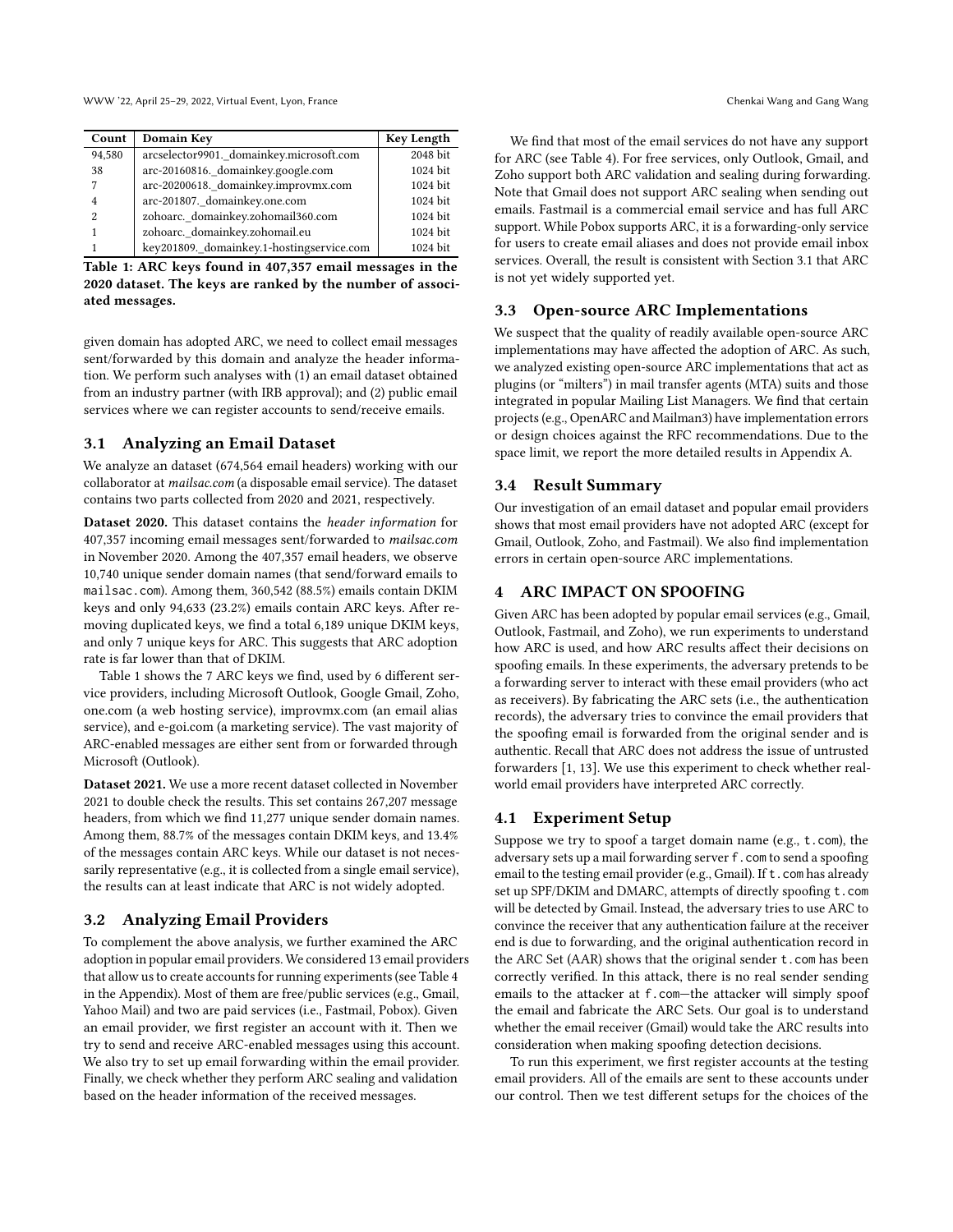<span id="page-4-0"></span>Revisiting Email Forwarding Security under the Authenticated Received Chain Protocol WWW '22, April 25–29, 2022, Virtual Event, Lyon, France

| Setup                   | Spoof DMARC="none" |          |           |         | Spoof DMARC="quarantine" |           |           |           | Spoof DMARC="reject" |           |       |           |
|-------------------------|--------------------|----------|-----------|---------|--------------------------|-----------|-----------|-----------|----------------------|-----------|-------|-----------|
| SPF, DKIM, ARC          | zoho               | fastmail | gmail     | outlook | zoho                     | fastmail  | gmail     | outlook   | zoho                 | fastmail  | gmail | outlook   |
| $SPF=0$ , DKIM=0, ARC=0 | ſО                 |          | $\bullet$ | ◐       |                          | $\bullet$ | $\bullet$ | $\bullet$ |                      | $\bullet$ |       | $\bullet$ |
| $SPF=0$ , DKIM=0, ARC=1 | O                  |          | $\bullet$ | ∩       |                          |           | O         | $\bullet$ |                      | ∩         |       | $\bullet$ |
| $SPF=0$ , DKIM=1, ARC=0 | ſОl                |          | $\bullet$ | ◐       |                          | ∩         | D.        | $\bullet$ |                      | ◐         |       | $\bullet$ |
| $SPF=0$ , DKIM=1, ARC=1 | ∩                  |          | $\bullet$ | ∩       | ()                       |           | O         | $\bullet$ |                      | ∩         |       | $\bullet$ |
| $SPF=1$ , DKIM=0, ARC=0 | ∩                  |          | $\bullet$ | ∩       |                          | ∩         | D.        | $\bullet$ |                      | ∩         |       | $\bullet$ |
| $SPF=1$ , DKIM=0, ARC=1 | Ο                  |          | $\bullet$ | ◐       |                          |           | O         | $\bullet$ |                      | ◐         |       | $\bullet$ |
| $SPF=1$ , DKIM=1, ARC=0 | Ο                  |          | $\bullet$ | ∩       |                          |           | O         | $\bullet$ |                      | ∩         |       | $\bullet$ |
| $SPF=1$ , DKIM=1, ARC=1 | Ο                  |          | ◐         | ∩       |                          |           | O         | $\bullet$ |                      | ∩         |       | $\bullet$ |

Table 2: The spoofing experiment results.  $\bigcirc$ =inbox;  $\bigcirc$ =spam/junk folder;  $\bigcirc$ =blocked/discarded; [] means a warning message is shown on the email client. The spoofing target domains each has different DMARC policies: "none", "quarantine", and "reject". For the experiment setup, DMARC will fail for all cases (due to spoofing). SPF is set to either pass (1) or fail (0). DKIM is set to either pass (1) or fail (0). For ARC, the attacker can choose to not include any ARC set (0), or add an ARC Set with falsified authentication records (1).

target domain t.com, and the SPF and DKIM configurations during forwarding. Since we focus on spoofing detection (which only considers sender identity), we use benign email content for our testing messages (i.e., the content is considered "benign" by all tested email providers; verified by non-spoofing experiments).

Target Domain Names. Prior works already show that domains that have not adopted SPF/DKIM/DMARC can be successfully spoofed [\[6,](#page-8-9) [10,](#page-8-11) [23\]](#page-8-13). In this experiment, we only consider target domains (t.com) that have adopted SPF+DMARC, DKIM+DMARC, or both. t.com may set different DMARC policies to instruct the receiver how to handle an email when the authentication fails. For example, "none" means t.com does not have any instruction and it is up to the receiver to make a decision; "quarantine" means the receiver should put the email into a spam folder; "reject" means the receiver should directly discard the email when the authentication fails. In our experiment (see Table [2\)](#page-4-0), we select three domain names with different DMARC policies: illinois.edu ("none"), usenix.org ("quarantine"), and nicehash.com ("reject"). Here, we choose to spoof real-world domain names (instead of freshly registered domain names) to mimic realistic attack scenarios $^1$  $^1$ .

SPF Setting. For SPF, we test two conditions where SPF is either pass (1) or fail (0). First, if the attacker uses the attacker's f.com as the "MAIL FROM", then SPF can pass, but DMARC will fail due to identifier misalignment (see Section [2.3\)](#page-1-0). Second, if the attacker modifies the "MAIL FROM" to be aligned with the "From" field in the email header (both are t.com), then SPF will fail due to t.com's SPF record (see Section [2.2\)](#page-1-1). In both cases, DMARC will fail.

DKIM Setting. We have two conditions for DKIM where DKIM is either pass (1) or fail (0). First, if the attacker inserts its own DKIM signature by signing the message, DKIM will pass but DMARC will fail due to identifier misalignment (see Section [2.3\)](#page-1-0). Second, if the attacker does not insert any DKIM signature, the original DKIM will fail (due to spoofing). In both cases, DMARC will fail.

ARC Setting. For ARC, we have two conditions. Condition ARC=0 means the attacker does not include any ARC record (baseline). Condition ARC=1 means the attacker adds one ARC Set (i=1) in the chain sealed with a falsified authentication record "spf=pass,

dkim=pass, dmarc=pass". This falsified record tries to convince the receiver that the original sender (t.com) is correctly authenticated before the forwarding.

#### <span id="page-4-1"></span>4.2 Experiment Results

Table [2](#page-4-0) shows the results. We consider Gmail, Zoho, Fastmail, and Outlook for this experiment. Pobox is not applicable because it does not have an inbox (forwarding only). Under all scenarios, the spoofing target t.com has a DMARC record (with different DMARC policies). By manually checking the results, we confirm that all four email providers have correctly mark DMARC "fail" under these scenarios. Even so, Table [2](#page-4-0) shows that these email providers handle the spoofing emails differently, and ARC has influenced the decision of certain providers.

DMARC policy="none". When the target domain's DMARC policy is "none", it means the email receivers can make their own decisions on how to handle the emails (that have failed DMARC). In this case, we observe that Gmail and Outlook put the spoofing emails into the spam folder. However, Fastmail and Zoho put the spoofing email into user's inbox. More importantly, on Zoho, the falsified ARC set (ARC=1) has boosted Zoho's trust toward the spoofing email. For example, when SPF fails (SPF=0), Zoho will display a warning message on the email client UI to warn users that the email sender is not verified. However, by using an ARC Set, we can successfully remove the warning message.

A closer inspection shows that Zoho has correctly marked all the decisions for SPF and DKIM. Also, Zoho has correctly marked the DMARC authentication results as "fail" for all cases<sup>[2](#page-0-0)</sup>. A likely explanation is that Zoho has checked the ARC chain and looked into the ARC Set (i=1) for the authentication records of the original sender (t.com). Recall that the attacker has falsified this record as "spf=pass, dkim=pass, dmarc=pass", which may have influenced Zoho's decision (i.e., remove the warning message).

DMARC policy="quarantine". When the target domain has a DMARC policy of "quarantine", it means the receiver is supposed

 $^1$  During our pilot experiments, we also tested with freshly registered domain names, and the conclusion was the same.

 $2$ This observation is different from a recent analysis performed in 2020 [\[21\]](#page-8-12), which shows Zoho has an ARC implementation error that leads to incorrect DMARC "pass" for forwarded emails. As of October 2021, we do not observe such an implementation error anymore as DMARC is marked as "fail" correctly by Zoho. It is likely that Zoho has fixed that error in the past year.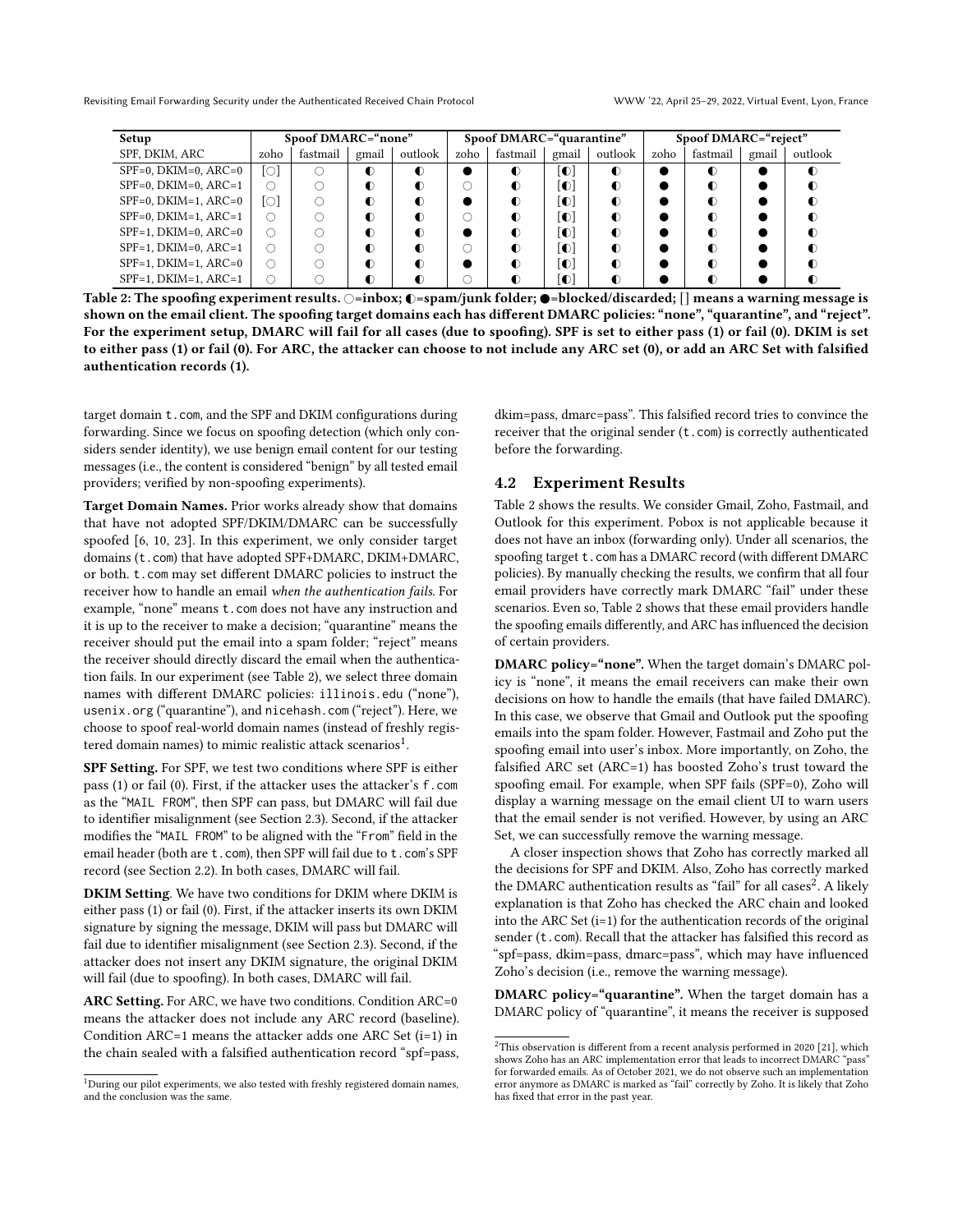to put the message into the spam folder when authentication fails. We find that Fastmail, Outlook, and Gmail have followed the policy. Gmail even added a warning message explaining why the email is put into the spam folder. However, Zoho again shows the influence of ARC. Without ARC (ARC=0), Zoho will directly drop the message without even putting it into the spam folder due to the failed DMARC. However, with ARC (ARC=1), even with a failed DMARC, Zoho consistently puts the spoofing email into user inbox without showing the warning.

DMARC policy="reject". When the target domain has a DMARC policy of "reject", the receiver is expected to directly drop the message when authentication fails. Our results show that Gmail has respected the reject policy. However, Fastmail and Outlook still keep the spoofing email in the spam folder (i.e., not rigorously following the policy). Interestingly, Zoho also correctly follow the reject policy this time. Based on the error code we received, it seems that DMARC rejection happened at the SMTP receiving stage (without reaching the next phase to check ARC yet).

Other Problems Observed. We find a separate problem with the ARC sealing process in Zoho, Outlook, and Fastmail (which is not related to the above experiment). When these services are acting as the sender/forwarder, their seals do not include the DKIM signature in AMS. This is a similar problem with Mailman3 described in Appendix [A.](#page-8-19) As DKIM signatures are not sealed by ARC, their integrity cannot be protected. Gmail is the only service that seals with the DKIM signature header in AMS.

#### 4.3 Result Summary

Overall, our experiment shows that in most cases, a spoofing email with a falsified ARC Set does not necessarily change the decisions of email providers at the receiving end. However, for Zoho, even though its DMARC authentication is correctly performed, the presence of ARC="pass" still increased their trust toward spoofing emails for certain conditions (e.g., when DMARC policy is not "reject"). While this is not an implementation error, it appears that Zoho has misinterpreted the meaning of ARC="pass". Fundamentally, ARC cannot prevent malicious forwarders from deviating from the ARC protocol and inserting fabricated authentication records. Instead, ARC results should only be used to audit a failed DMARC for trusted forwarders (e.g., a mailing list on the receivers' allowlist, a high reputation forwarding service). Further discussion is presented in Section [6.](#page-6-0)

#### <span id="page-5-1"></span>5 "HIDE MY EMAIL" SERVICES

Finally, we investigate an email forwarding scenario for privacypreserving purposes. In September 2021, iOS 15 introduces a new privacy feature called "Hide My Email" (or HME), which is developed based on the concept of mail forwarding [\[2\]](#page-8-6). It allows users to generate random email aliases (e.g., random\_name@icloud.com) to register accounts with online services (e.g., online social networks) without revealing their true personal email address (e.g., true\_name@gmail.com). Whenever the email alias receives a message, iCloud will automatically forward the message to the user's true email address (e.g., at Gmail). This also allows users to create a

<span id="page-5-0"></span>

Figure 3: Spoofing attack via iCloud's "Hide My Email" (HME) service. The spoofing emails can reach the inbox of the receiver at Gmail.com.

large number of email alias to reduce the linkability of their identities across online platforms (and even password dumps). A similar service is offered by Firefox too called Firefox Relay [\[7\]](#page-8-20).

In the following, we conduct a simple experiment to investigate how these two email relay services implement the forwarding process, and whether ARC/DKIM is correctly used.

# 5.1 Attacking via iCloud HME

We use iCloud's Hide My Email (HME) as an example to explain our experiment process. Figure [3](#page-5-0) shows the setup. We set up an attacker mail server at a.com and spoof a target identity under the target domain, e.g., "trusted\_name@target.com". The spoofing emails are sent to the victim users whose real email at Gmail is hidden behind iCloud's HME. The attacker will simply send the spoofing email to the victim's alias at random\_name@icloud.com, which will be automatically forwarded to real\_name@gmail.com. The configurations of the attacker's SPF, DKIM, ARC, and the spoofing target domains are the same with the previous experiment in Section [4.1.](#page-3-2)

More Successful Attacks. Table [3](#page-6-1) shows the experiment results. As a comparison baseline, we directly run the spoofing attack without using iCloud HME to send emails to the Gmail receiver (same attack described in Section [4.1\)](#page-3-2). Gmail has either put the spoofing emails into the spam folder or directly discarded the emails without showing them to users.

When we run the attack via iCloud HME, the spoofing attack becomes more effective. For instance, when the target domain's DMARC policy is "none", all emails get into the Gmail inbox. When the target domain's DMARC policy is "reject", we find that the spoofing emails can no longer reach the inbox. A closer examination shows that the emails are dropped by iCloud (which never reached Gmail) as iCloud follows the target domain's DMARC policy. The interesting part is when the target domain's DMARC policy is "quarantine". Since iCloud HME is a forwarding service, it does not store the message and thus cannot accommodate "quarantine". The email needs to be either forwarded or rejected by iCloud HME. As a result, iCloud decides to forward it through even though the DMARC fails. Eventually, all of these emails enter the Gmail inbox. Also, the warnings that exist in the baseline experiment are removed.

Broken Chain of ARC. We examine the email forwarding process of iCloud HME, and have two key observations.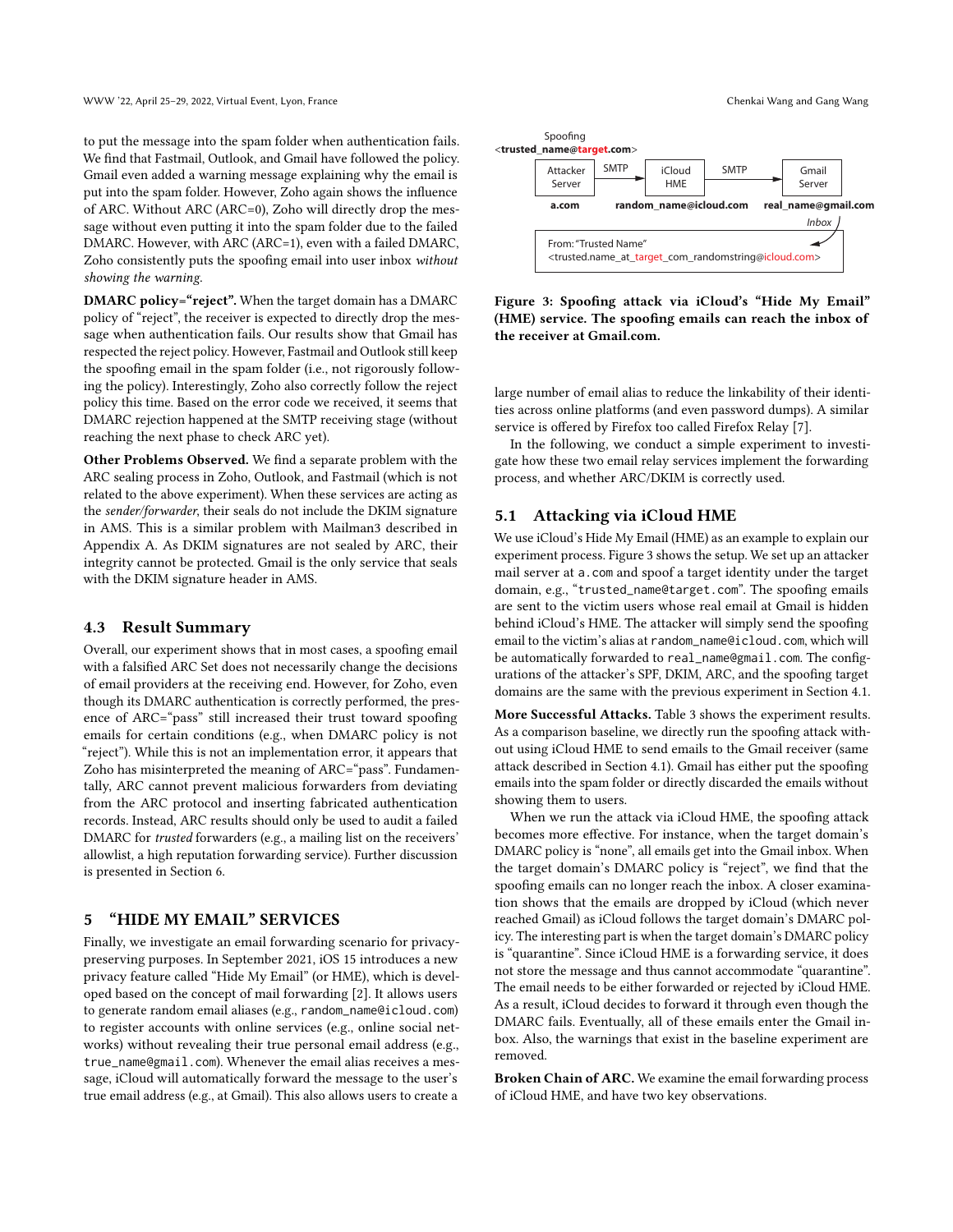<span id="page-6-1"></span>

| Setup                   | Direct Spoofing (baseline) |            |        |      | <b>Attack via iCloud HME</b> |        | Attack via Firefox Relay |            |        |  |
|-------------------------|----------------------------|------------|--------|------|------------------------------|--------|--------------------------|------------|--------|--|
| SPF, DKIM, ARC          | none                       | quarantine | reject | none | quarantine                   | reject | none                     | quarantine | reject |  |
| $SPF=0$ , DKIM=0, ARC=0 | $\bullet$                  | O          |        |      |                              |        |                          |            |        |  |
| $SPF=0$ , DKIM=0, ARC=1 | $\bullet$                  | O          |        |      |                              |        |                          |            |        |  |
| $SPF=0$ , DKIM=1, ARC=0 | $\bullet$                  | O          |        |      |                              |        |                          |            |        |  |
| $SPF=0$ , DKIM=1, ARC=1 | $\bullet$                  | O          |        |      |                              |        |                          |            |        |  |
| $SPF=1$ , DKIM=0, ARC=0 | $\bullet$                  | O          |        |      |                              |        |                          |            |        |  |
| $SPF=1$ , DKIM=0, ARC=1 | $\bullet$                  | O          |        |      |                              |        |                          |            |        |  |
| $SPF=1$ , DKIM=1, ARC=0 | $\bullet$                  | O          |        |      |                              |        |                          |            |        |  |
| $SPF=1$ , DKIM=1, ARC=1 | $\bullet$                  | O          |        |      |                              |        |                          |            |        |  |

Table 3: The spoofing attack results against Gmail as the receiver. We compare the baseline attack (directly spoofing) with the attack via iCloud's "Hide My Email" (HME) and the attack via Firefox Relay.  $\bigcirc$ =inbox;  $\bigcirc$ =spam/junk folder; =blocked/discarded; [] means a warning message is shown on the email client. The spoofing target domains each has different DMARC policies: "none", "quarantine", and "reject". For the experiment setup, DMARC will fail for all cases (due to spoofing). SPF is set to either pass (1) or fail (0). DKIM is set to either pass (1) or fail (0). For ARC, the attacker can choose to not include any ARC set (0), or add an ARC Set with falsified authentication records (1).

First, iCloud does not perform any ARC operation (no validation or sealing). For emails that have eventually reached Gmail, the ARC Set inserted by the attacker is still preserved after passing through iCloud. Second, iCloud makes changes to the email. As shown in Figure [3,](#page-5-0) instead of forwarding the received message as it is, iCloud has replaced the original "From" in the header which is "trusted\_name@target.com" with a reformatted sender address as shown in Figure [3.](#page-5-0) Note that the new "From" address has the domain name of icloud.com. The advantage is that this forces identifier alignment between "MAIL FROM" and "From" which helps the email to bypass DMARC. However, this also breaks the ARC Set: without re-sealing the modified header, the existing AMS signature is no longer valid (due to the above header modification). As a result, when Gmail receives this email, it marks "arc=fail" due to the broken AMS signature.

#### 5.2 Attacking via Firefox Relay

We run a similar experiment for Firefox Relay. Table [3](#page-6-1) shows even stronger results.

First, regardless of the target domain's DMARC policies, all spoofing emails enter Gmail's inbox without raising any warnings. The result indicates that Firefox Relay does not perform any authentication (e.g., DMARC) or take any actions other than forwarding all the emails through.

Second, like iCloud HME, Firefox Relay also breaks ARC, but in a different way. Firefox Relay completely removes all authenticationrelated headers (including ARC Sets) from the original email and converts the original plain text email into an HTML format. Then Firefox sends the newly formatted email to the receiver (Gmail). The email is essentially recomposed, and the "From" field is formatted as "'trusted\_name@.target.com [via Relay]' <noreply@relay. firefox.com>" In this way, the original sender address is formatted as the displayed "sender name" and the new "From" domain name is set to relay.firefox.com. This again helps to align the SPF identifiers to pass DMARC.

#### 5.3 Result Summary

In summary, both iCloud HME and Firefox Relay have made a similar decision to modify the emails. This improves deliverability of the messages because: (1) the IP addresses of iCloud and Firefox have a high reputation, and (2) changing the "From" domain to the domain names of the relay helps to pass DMARC to get the emails accepted. The problem is, this modification can be exploited by attackers. As shown in our experiment, spoofing emails that were previously blocked by Gmail are now mostly accepted without raising warnings. Also, iCloud modifies emails without re-sealing the ARC headers and Firefox completely removes all authentication headers. This takes away the opportunity from the final receiver (e.g., Gmail) to check the authenticity of the original email.

As a relay service, high deliverability is highly desired. The question is, can they maintain high deliverability while preserving the chain of authentication records? We believe this is a largely reachable goal. (1) iCloud/Firefox relay should perform their own authentication and drop emails with failed DMARC (when sender policy="reject"). (2) The relay should perform ARC validation and sealing to maintain the integrity of the ARC chain. (3) By default, the relay should not modify the original email<sup>[3](#page-0-0)</sup>.

For such a relay, if the incoming email has DKIM, because of (3), the DKIM signature will still be valid when the email reaches the receiver, which makes DMARC pass (i.e., no harm on deliverability). If the incoming email does not have DKIM but has SPF, the above recommendations might hurt deliverability when (a) the sender's DMARC policy is "reject"/"quarantine" and (b) SPF="pass" at the relay. Under this condition, the relay may consider modifying "From" to ensure deliverability. In this case, because SPF is "pass" at the relay (i.e., email authenticity is verified), modifying "From" does not introduce additional risks to the receiver. If the incoming email does not have DKIM or SPF, the above recommendations also do not hurt deliverability.

#### <span id="page-6-0"></span>6 DISCUSSION

#### 6.1 Ethical Considerations

We have taken active steps to ensure research ethics. Our study has an approved IRB protocol. All spoofing emails sent in our experiments have been sent to accounts under our control. There

<sup>&</sup>lt;sup>3</sup>If the relay modifies the original email, it is suboptimal. This is because the receivers would lose the opportunity to verify the original sender themselves, and have to put extra trust to the relay—trusting it can correctly verify the original sender.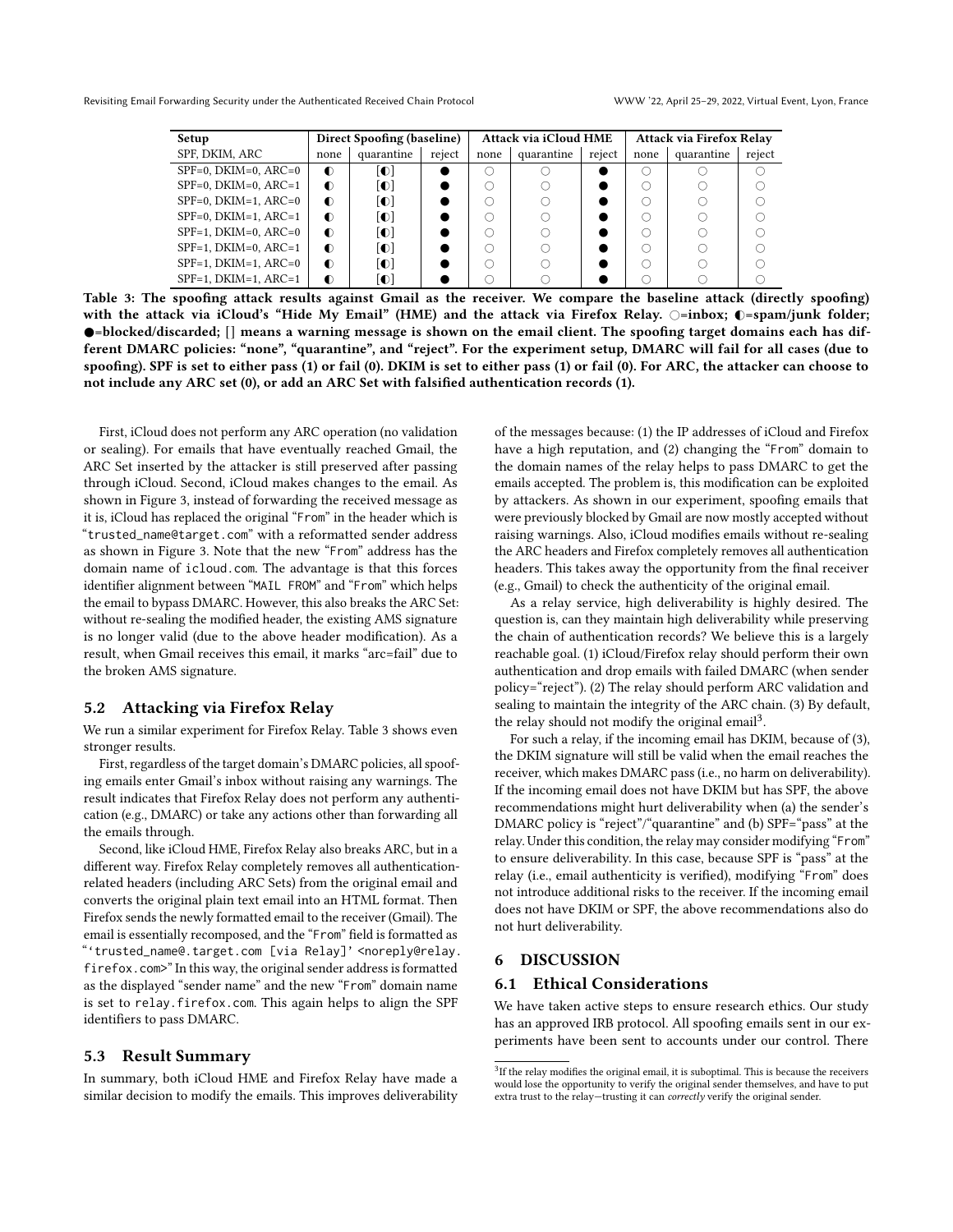are no other users' accounts involved in these experiments. We are in the process of sharing our research findings to related parties (e.g., Zoho, iCloud, Firefox, Mailman3) to help improve their implementations.

# 6.2 Benefits and Problems of ARC

Overall, our results show that major email providers (e.g., Gmail and Outlook) have correctly implemented the ARC protocol. However, some providers (Zoho) might have misinterpreted the meaning of "ARC=pass" (their ARC validation is implemented correctly). Fundamentally, ARC is a chain of signed authentication results, which allows the email receiver to audit potential DMARC failures. However, there is an implicit assumption that the receiver needs to trust the "good faith" of forwarders, i.e., good-faith forwarders may make legitimate changes to the email (e.g., a mailing list adding a footer) but they should always follow the ARC protocol. This also means ARC cannot prevent malicious forwarders from deviating from the protocol and adding fabricated authentication records onto the chain.

When forwarders are trusted, ARC can help to save a legitimately forwarded email when the forwarding breaks its DMARC. For example, when a trusted mailing list forwards an email to a Gmail user. Due to the mailing list's modification of the email (e.g., adding a footer), the original DKIM fails and thus DMARC fails. In this case, because the mailing list is known to be legitimate, Gmail can choose to further check the ARC. If ARC=pass, Gmail then can use the ARC chain to check the authentication record of the original sender (prior forwarding) and check where the modification is made that causes the DMARC failure. Gmail may let this legitimate email into the inbox if the modification is done by this trusted mailing list.

However, if this email is forwarded by an unknown forwarder, the receiver (Gmail) should not trust the email simply because of "ARC=pass" or other assertions carried in the chain. Otherwise, this decision could be exploited by attackers to facilitate their spoofing attacks (as shown in Section [4.2\)](#page-4-1).

The above discussion leads to an interesting dilemma. ARC should be considered only when the receiver trusts the forwarders are in good faith (i.e., honest). This means ARC needs to be used in combination with allowlists or domain reputation systems. On one hand, if a forwarder is already on the allowlist of the receiver, ARC may not add much value to increase email deliverability. On the other hand, if a forwarder is not currently trusted, ARC should not be used to establish such trust. This dilemma could lead to a relatively narrow applicable scope of ARC and hurt its adoption.

Lastly, for security-sensitive domains, we recommend always using DKIM and setting DMARC policy to "reject". This minimizes spoofing attack's success rate even when ARC is used to amplify the attack.

#### 6.3 Limitations and Future Work

Our work has some limitations. First, the email dataset used in Section [3.1](#page-3-1) is not necessarily representative. Indeed, finding a large and recent email dataset is challenging given its sensitive nature. As such, we only make a conservative conclusion that ARC is not widely adopted as DKIM yet. Second, our experiments in Section [4](#page-3-3) and Section [5](#page-5-1) only use a small number of target domains which is a

limitation. We tried to limit our experiment scale to avoid stressing the receiving email services. Third, our analysis on open-source ARC implementations is focused on those can be easily found via a quick Google search. Future work may examine a larger collection of ARC implementations. Finally, while email user interfaces (UI) are not a main focus of this paper, we observe that email providers display forwarded emails differently. Our future work will explore how users perceive the forwarded (spoofing) emails and whether they can interpret the information on the UIs correctly.

# 7 RELATED WORK

DNS-based email authentication protocols have been studied in the past with a focus on SPF, DKIM, and DMARC. Researchers have studied their adoption rates in practice [\[6,](#page-8-9) [8](#page-8-10)[–10,](#page-8-11) [15,](#page-8-16) [23\]](#page-8-13), security flaws rooted in the inconsistent interpretation/parsing of messages [\[4\]](#page-8-21), and their inability to handle subdomain spoofing [\[19,](#page-8-22) [21\]](#page-8-12). Our study is different from existing works as we focus on the new ARC protocol and email forwarding scenarios to understand the impact of ARC on spoofing detection.

The most related work to ours is [\[21\]](#page-8-12) where the authors studied many spoofing techniques but only briefly mentioned ARC. In our paper, we focus on ARC to dive deeper. The key differences are three-fold. First, we have different threat models. Prior work [\[21\]](#page-8-12) assumes a legitimate forwarder contains vulnerabilities that allow an attacker to forward (spoofing) emails to an address that the attackers does not own, whereas our paper assumes the attacker sets up its own forwarding server. Second, the problems identified in [\[21\]](#page-8-12) (in Zoho and Outlook) have been fixed after a year (confirmed in our experiment). The problems discovered in our experiment are new. Finally, we analyzed the "Hide-My-Email" forwarding services of iCloud and Firefox, which is a new contribution.

#### 8 CONCLUSION

In this paper, we perform an empirical analysis on ARC adoption and implementations in practice. Our analysis is based on an email dataset of 600K messages, which shows ARC is not yet widely adopted (in comparison with DKIM). Our controlled experiment shows that most email providers' ARC implementations are done correctly. However, some email provider (i.e., Zoho) has misinterpreted the meaning of ARC results, which makes spoofing emails with ARC Sets more successful. Finally, we empirically investigate forwarding-based "Hide My Email" services from iCloud and Firefox and show their implementation breaks the ARC chain and can be used to run spoofing attacks against strong defenses. As ARC starts to get popularized, we hope our results can help practitioners to avoid common mistakes.

#### ACKNOWLEDGMENTS

We thank Jeff Parrish for preparing and sharing the email dataset for our project. This work was supported in part by NSF grant CNS-2030521, and Jump ARCHES endowment through the Health Care Engineering Systems Center. Any opinions, findings, conclusions, or recommendations expressed in this material are those of the authors and do not necessarily reflect the views of any funding agencies.